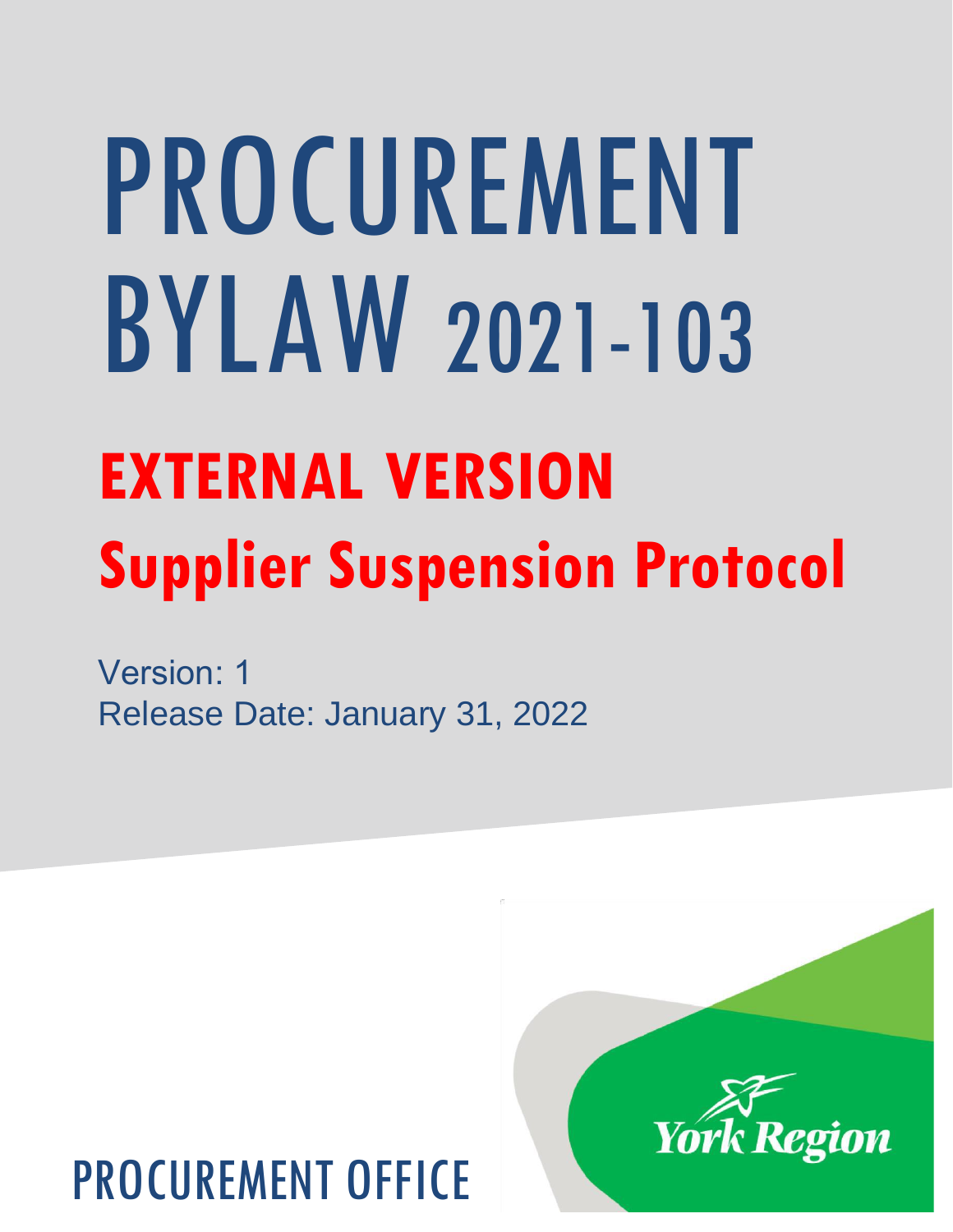## PROTOCOL 7: Supplier Suspension

#### 1. PURPOSE AND INTERPRETATION

The Region is committed to following open, fair, and transparent procurement processes. This protocol details the process for suspending suppliers from participation in the Region's procurement processes and/or doing business with the Region and applies in conjunction with the Region's Procurement Bylaw and related Protocols. This Protocol should be read in conjunction with the Region's Procurement Bylaw 2021-103 or its successor and the Procurement Review Committee (PRC) Protocol .

#### 2. DEFINED TERMS

Capitalized terms used in this protocol are defined in the [Glossary of Commonly Used Procurement Terms d](http://mynetwork.york.ca/edocs.asp?id=13106403)ocument.

#### 3. APPLICATION

The Supplier Suspension Protocol is applicable whenever the Region is required to make a determination in relation to the suspension of a supplier.

#### 4. OBJECTIVES

The Supplier Suspension Protocol promotes the procurement of quality deliverables, value for public money, and conducting Regional business with suppliers that operate in a professional and ethical manner.

Under the Supplier Suspension Protocol, the Region may suspend suppliers from doing business with the Region, including participating in Regional procurement processes, for the prescribed duration of the suspension. The scope of the suspension may include a prohibition against accepting bids from, awarding contracts to, and/or granting any extensions or renewals to, the suspended supplier and any related parties, for the duration of the suspension. Such suspension may also include prohibiting the Supplier from being a subcontractor on a Regional project.

A decision to suspend a supplier must be supported by documented evidence and made based on at least one of the grounds set out below while following the specified suspension procedure. A decision to suspend a supplier shall be made at the sole discretion of the Region; however, such discretion must be exercised consistently and fairly.

Suppliers are responsible for any employees, representatives, agents, or subcontractors that are acting on their behalf and all references to the actions or conduct of the supplier under this protocol include the actions of any individual or entity acting on behalf of the supplier.

#### 5. GROUNDS FOR SUSPENSION

The Region may suspend a supplier, in accordance with this Protocol, for any of the following grounds:

#### **a. Crimes or Offences**

If a supplier is convicted of a serious crime or offence, including bid-rigging, price-fixing or collusion, fraud, other statutory offenses, or if the Region determines that the supplier committed any violation of the Supplier Code of Conduct in Schedule 2 of the Procurement Bylaw, the Region may suspend that supplier.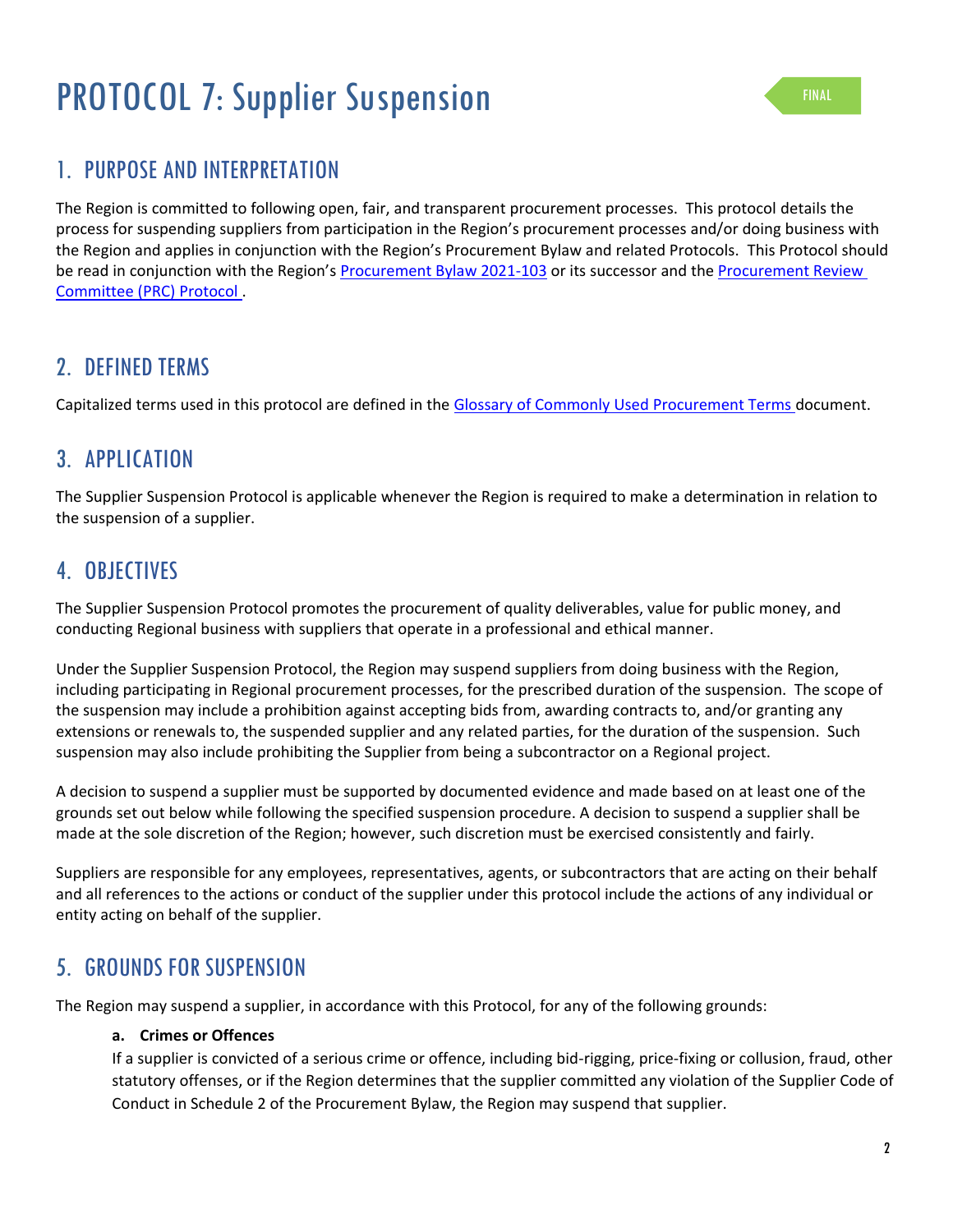#### **b. False Declarations**

If a supplier includes false or misleading information in its bid, the Region may suspend that supplier.

#### **c. Conflicts of Interest**

If a supplier fails to disclose a perceived, possible, or actual conflict of interest in connection with a procurement process or during the performance of a contract with the Region, as described in Schedule 2 of the Bylaw – Supplier Code of Conduct to the Procurement Bylaw, and the Region subsequently discovers that such a conflict of interest exists, the Region may, in addition to exercising its rights under any affected contract, suspend that supplier.

#### **The following non-exhaustive factors should weigh in favor of suspension:**

- (i) the supplier knowingly made misrepresentations or failed to disclose a conflict of interest
- (ii) the misrepresentation or undisclosed conflict of interest resulted or may result in the supplier having an unfair advantage with respect to, or otherwise compromise the integrity of, the Region's procurement process.

#### **d. Unsatisfactory Performance**

If a supplier has demonstrated unsatisfactory performance under any contract with the Region or any related entity, the Region may suspend that supplier. Unsatisfactory performance refers to performance by a supplier that is inconsistent with the expected standard of service delivery applicable in a commercial context. A finding of unsatisfactory performance may be made in, but is not limited to, any of the following circumstances:

- (i) there were consistent or significant failures to adhere to specified schedules or delivery requirements;
- (ii) there were consistent or significant failures to follow specified contractual requirements or authorized directions;
- (iii) there were consistent or significant deficiencies, and/or failures to perform the contract, in accordance with generally accepted standards of good workmanship;
- (iv) the contract was terminated by the Region for performance issues prior to the originally anticipated termination date;
- (v) there were unrectified performance issues in relation to a contract that resulted in extra costs to the Region;
- (vi) the deliverables provided were defective or deficient, and either were not replaced or repaired, or required multiple repairs;
- (vii) there were consistent or significant failures to adhere to legislative requirements, including but not limited to applicable statutes, regulations, and bylaws;
- (viii) the Region commenced a litigation against the supplier in connection with performance or nonperformance of the supplier's contractual obligations;
- (ix) the supplier failed to discharge, vacate, or otherwise dispose of a construction lien pursuant to its contractual obligations.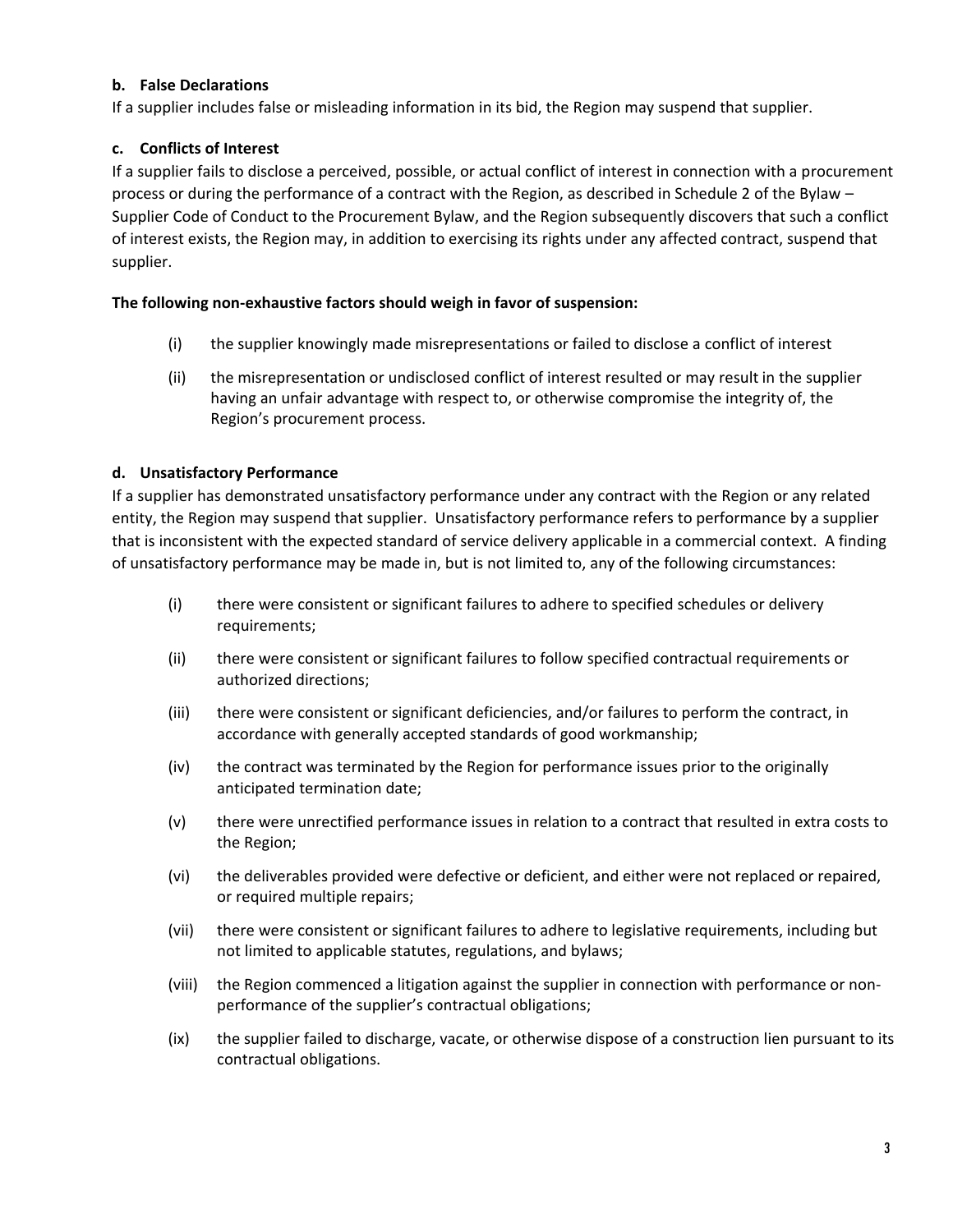#### **e. Professional Misconduct or Lack of Commercial Integrity**

If a suppler engages in professional misconduct or acts or omissions that adversely reflect on the commercial integrity of the supplier, the Region may suspend that supplier.

Such conduct includes, but is not limited to:

- (i) unethical bidding practices, such as inappropriate offers of gifts to the Region's officials, officers, employees, or agents or engaging in lobbying or prohibited communications during a procurement process;
- (ii) failing to perform contracts in a professional and competent manner in accordance with the duty of honest performance and all applicable laws, including safety and labour codes; or
- (iii) failing to accept a contract awarded by the Region.

#### **f. Litigation with or Indebtedness to the Region**

If a supplier is, or was, engaged in litigation with the Region or is otherwise indebted to the Region, the Region may suspend that supplier. The following non-exhaustive circumstances may be considered in determining whether to suspend a supplier:

- (i) the supplier is engaged in litigation with the Region or is indebted to the Region, in relation to a previous or current contract with the Region or any related entity;
- (ii) the supplier has engaged in litigious conduct, or making exaggerated, frivolous, or vexatious claims or liens, in connection with the Region's contracts or procurement processes, that has resulted or may result in additional administrative or other costs to the Region or any related entity;
- (iii) the outcome of any prior or interim litigation the supplier has engaged in with the Region or any related entity, including consideration of whether legal costs were awarded against the supplier or the Region;
- (iv) the supplier has brought claims for unreasonable costs or expenses, or made unsubstantiated allegations impugning the integrity of the Region, its staff, consultants, or any related entity, in relation to a previous or current contract or a procurement process;
- (v) where the Region exercises its rights of set-off against any contract the supplier may have with the Region;
- (vi) where the Region has been named as plaintiff or as a defendant in any claim pursuant to the exercise of third party subrogated rights;
- (vii) where the supplier has failed or refused to enter into an agreement or arrangement which defends and/or indemnifies and/or otherwise adequately protects the Region's interests, pending resolution of the litigation; or
- (viii) where the supplier has failed or refused to agree to refer the litigation to an alternative dispute resolution process.

#### 6. PROCESS FOR SUSPENSION

Suspensions made under this Protocol must follow the process outlined below:

#### **a. Suspension Request**

- (i) The Department seeking the suspension of a supplier shall submit a formal request to suspend a supplier to the Procurement Office.
- (ii) This request must be supported by a completed PRC Review [Request Form](https://forms.office.com/Pages/ResponsePage.aspx?id=a-nB5Qs8mkSTC49aj271YqpSzoHQXiVCsQTytVdgRHVUMjA3UDlKSElKOVdOV0lETlM3NFJXSTk0Uy4u) that contains all relevant details in relation to the request, following the PRC Review - [Process Guide.](http://mynetwork.york.ca/edocs.asp?id=13662980)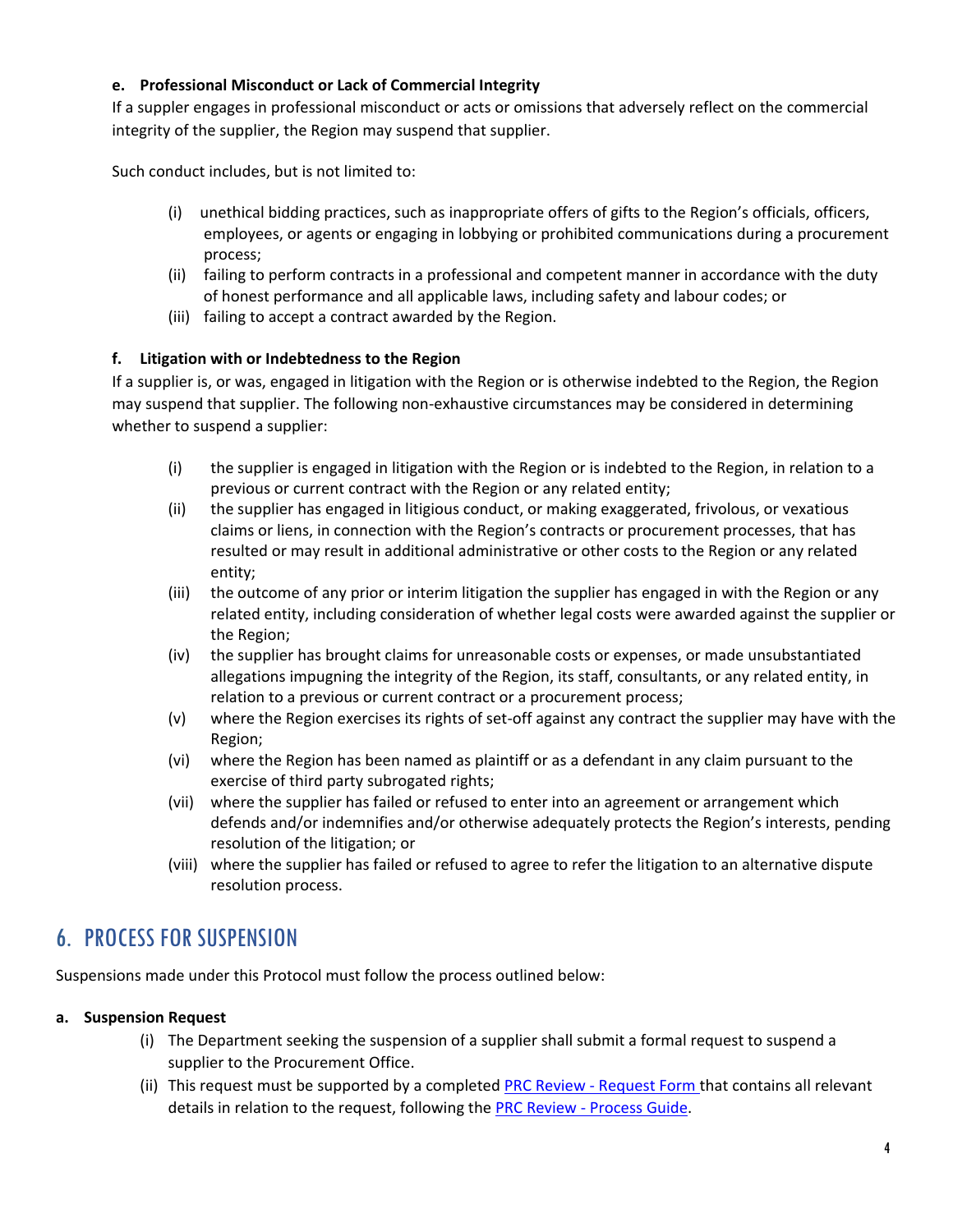#### **b. PRC meeting to Consider Suspension Request**

- (i) A PRC meeting will be held, in accordance with the Procurement Review Committee Protocol, to consider the suspension request.
- (ii) At the PRC meeting, the PRC may seek any additional information it requires, including requesting a meeting with the supplier and may consult with other staff or other advisors, as necessary to make its decision.

#### **c. PRC makes Determination Regarding Suspension Request**

- (i) The PRC will make a determination as to whether or not the supplier will be suspended and, if a suspension is warranted, the PRC will determine the duration and scope of the suspension.
- (ii) The findings of the PRC, including the reasons for the determination, will be documented in a **PRC Decision Report**, which will be prepared by a lawyer who is a member of the PRC.
- (iii) If the PRC has determined that a suspension is warranted, the **PRC Decision Report** must also include the recommended length and scope of the suspension.

#### 7. GUIDELINES FOR SUSPENSIONS

The following items should be taken into consideration by the PRC when issuing any suspensions in accordance with this Protocol:

#### **7.1 Length of the Suspension**

- a. The length of the suspension period should be proportional to the reasons for the suspension and, in most cases, should not exceed a maximum of five (5) years;
- b. Suspensions made pursuant to the Supplier Performance Evaluation Protocol should not exceed (3) years;
- c. Suspensions for active litigations should be lifted upon the resolution of the unresolved litigation to the satisfaction of the Region.

#### **7.2 Scope of the Suspension**

- a. The scope of the suspension should be proportional to the reasons for the suspension and may include any or all of the following:
	- (i) a prohibition against accepting bids from the supplier or any related parties;
	- (ii) a prohibition against awarding contracts to the supplier or any related parties;
	- (iii) a prohibition against granting any extensions or renewals to supplier or any related parties; and/or
	- (iv) a prohibition against allowing the supplier, or any related parties, to bid or work as a subcontractor on Regional projects.
- b. The scope of the suspension can be limited to procurements and contracts for specific deliverables.
- c. The scope of the suspension can be limited to the supplier or can include corporate entities and affiliates, or persons related to the supplier, including, but not limited to employees, agents, representatives, organizations, bodies corporate, societies, companies, firms, partnerships, associations of persons, parent companies and subsidiaries, whether partly or wholly owned, as well as individuals, directors, and corporate officers.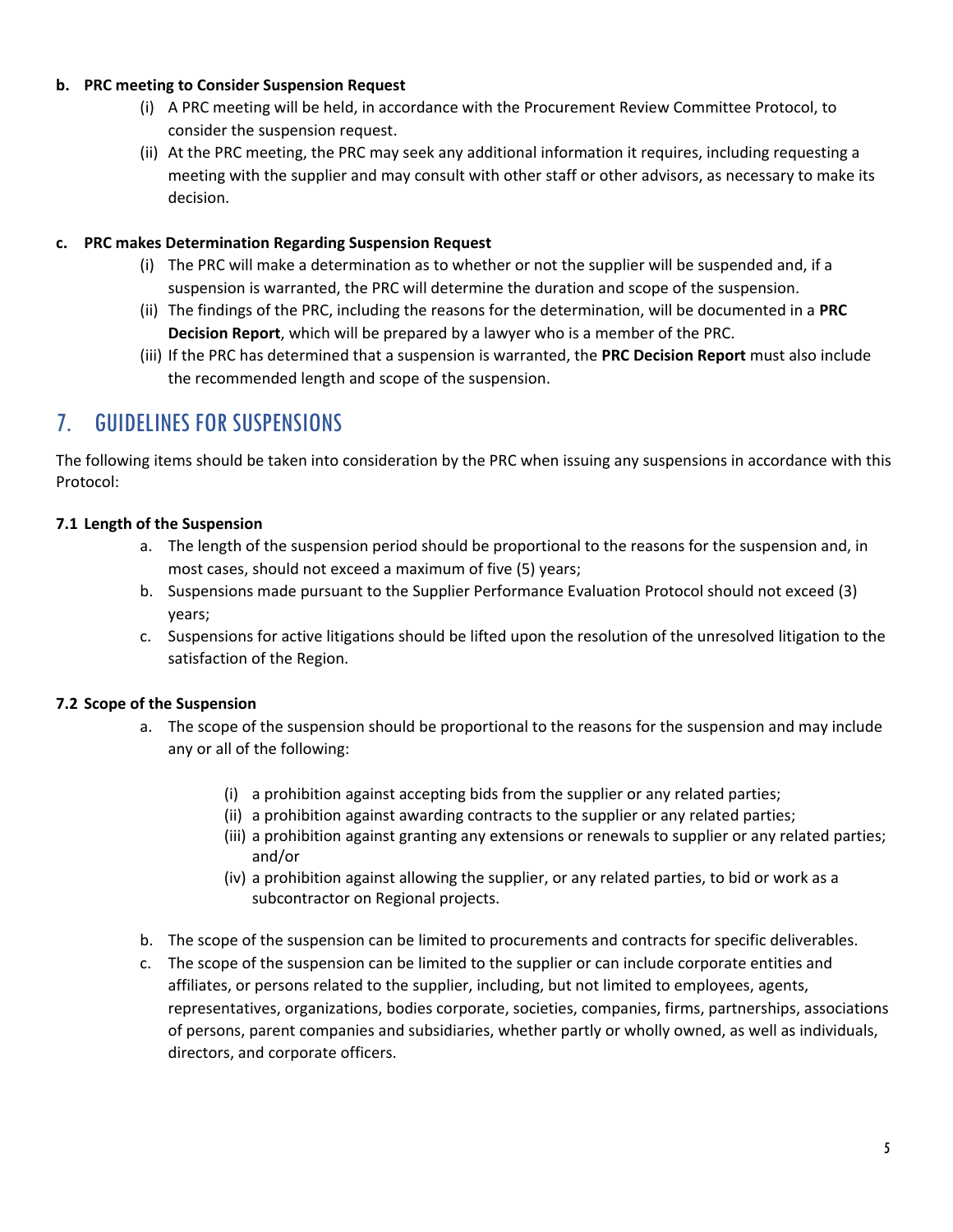#### 8. NOTICE OF DECISION

If the PRC determines that a supplier will be suspended, the Director of the Procurement Office will notify the supplier of the PRC's decision by email, and will provide the supplier with a copy of the **PRC Decision Report** setting out the reasons for the suspension.

#### **8.1 Details of Notice of Decision**

The notice provided to the supplier must include the following items:

- (i) the length of the suspension period and the scope of the suspension;
- (ii) full details as to the reasons for the suspension, including copies of any documents or correspondence relied on to support such a suspension;
- (iii) notice of the supplier's right to apply for reinstatement in accordance with Section 11 of this Protocol; and
- (iv) notice of the supplier's right to request reconsideration of the of the decision within ten (10) days of receipt of the notice of decision.

#### 9. REQUEST FOR RECONSIDERATION

- a. If the supplier wishes to have the PRC's decision reconsidered, the supplier must:
	- (i) issue a formal request for reconsideration to the Director of Procurement within ten (10) days of the date upon which the notice of decision was provided to the supplier.
	- (ii) include the reasons why the PRC's decision should be changed, and any information which the supplier relies on to support its request.
- b. If a request for reconsideration is received within ten (10) days, then the PRC will:
	- (i) review the request (along with any information received from the supplier;
	- (ii) render a final decision within fifteen (15) days of receipt of the request for reconsideration
	- (iii) seek any additional information it requires, request a meeting with the supplier and may consult with other staff or other advisors, as necessary, in order to make its decision.
- c. No further requests for reconsideration will be granted to suppliers. However, suppliers may request reinstatement, when they are eligible for reinstatement, in accordance with Section 10 of this Protocol.

#### 10.EFFECTIVE DATE OF SUSPENSION

- d. If no request for reconsideration is submitted within ten (10) days, the suspension will be effective on the  $10<sup>th</sup>$  business day after the date upon which the notice of decision was provided to the supplier.
- e. If a timely request for reconsideration is received, the suspension will not be effective until PRC makes its final decision.

#### 11.SUSPENDED SUPPLIERS LIST

a. The Procurement Office will maintain an up-to-date list of all suspended suppliers and related corporate entities that are owned or controlled by a suspended supplier at the time it was suspended, if applicable.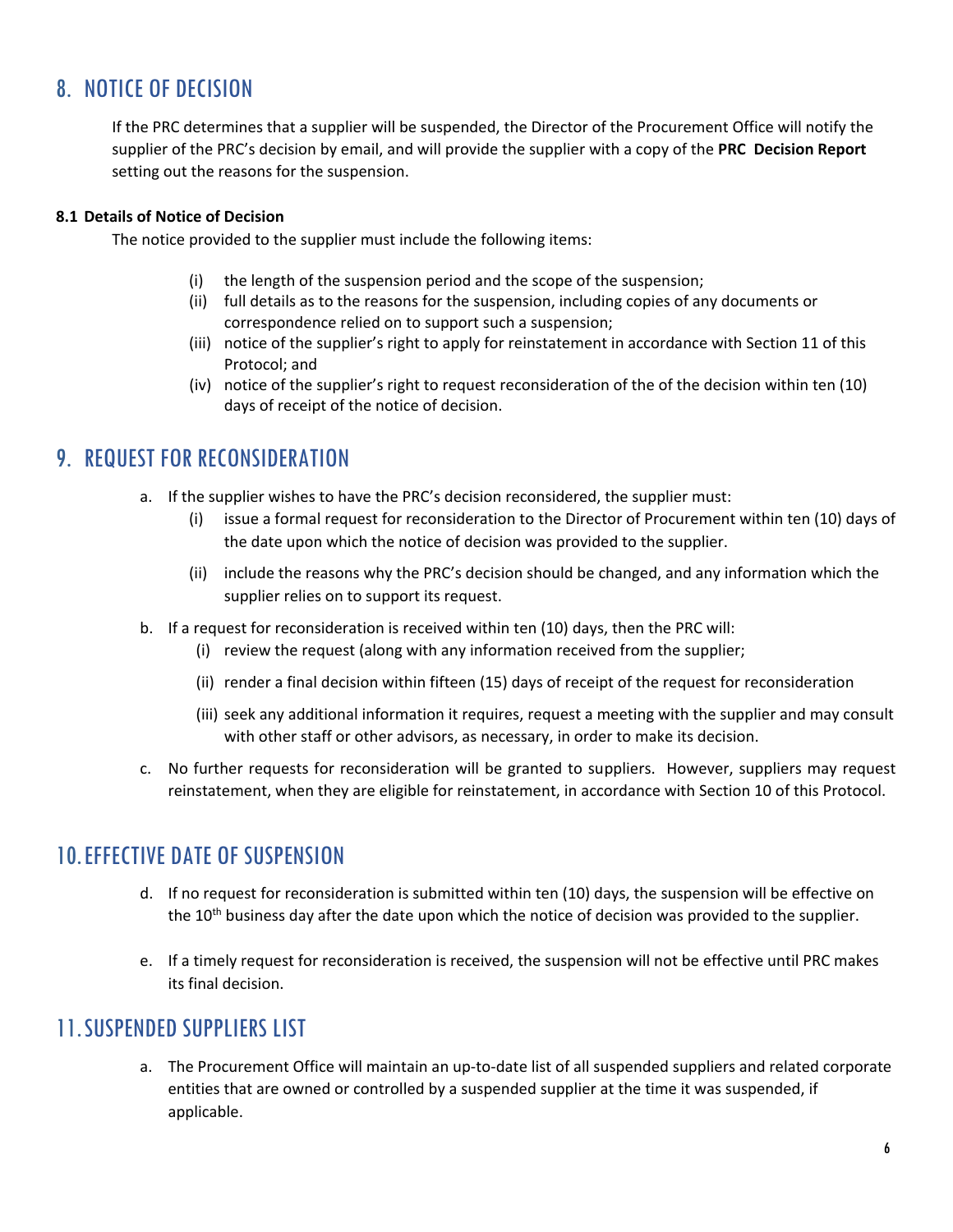- b. The list will be published on the Region's public website.
- c. The list should contain, at a minimum:
	- (i) the full name of the supplier or individual who is suspended;
	- (ii) the names of the directors and officers of the supplier, if the supplier is a corporation and the scope of suspension includes directors and officers of the supplier;
	- (iii) the length of the suspension period and the date of the expiry of the suspension period.
- d. For any competitive procurements, extensions or renewals, the Procurement Office must check the suspended suppliers list to ensure that bids are not accepted from any suspended suppliers.

#### 12.REQUESTS FOR REINSTATEMENT

- a. A suspended supplier may apply for reinstatement upon the completion of half of the duration of the original suspension period. For example, if the original suspension period was two years, the supplier may apply for reinstatement after one year.
- b. In order to apply for reinstatement, the supplier must submit to the Procurement Office via email a written request for reinstatement which demonstrates/explains why the original reason(s) for the suspension would no longer pose a risk for the Region. This request should also include any documentation in support of the request.
- c. All requests for reinstatement will be considered by the PRC.
- d. If the PRC determines that allowing the supplier the opportunity to carry on business with the Region would no longer expose the Region to risk, then the application for reinstatement may be approved.
- e. The PRC may seek any additional information it requires, request a meeting with the supplier and may consult with other staff or other advisors, as necessary, to make its decision.
- f. The findings of the PRC in relation to the request for reinstatement, including the reasons for the PRC's decision, will be documented in a **PRC Decision Report**, which will be prepared by the lawyer participating in the PRC meeting(s) held to review the suspended supplier's request for reinstatement.
- g. The Director of the Procurement Office will notify the supplier of the PRC's final reinstatement decision by email, and will provide the supplier with a copy of the **PRC Decision Report** setting out the reasons for the decision.
- h. The PRC's decision in relation to reinstatement requests are not subject to reconsideration.

#### 13.LIMITED EXCEPTIONS TO DO BUSINESS DURING SUSPENSION

In certain limited circumstances, it may be in the best interest of the Region to accept a bid from, award a contract to, or grant the extension or renewal of a contract to, a supplier who is currently under suspension. These circumstances include:

- (i) where there is only one qualified supplier for the deliverables;
- (ii) in the case of an emergency;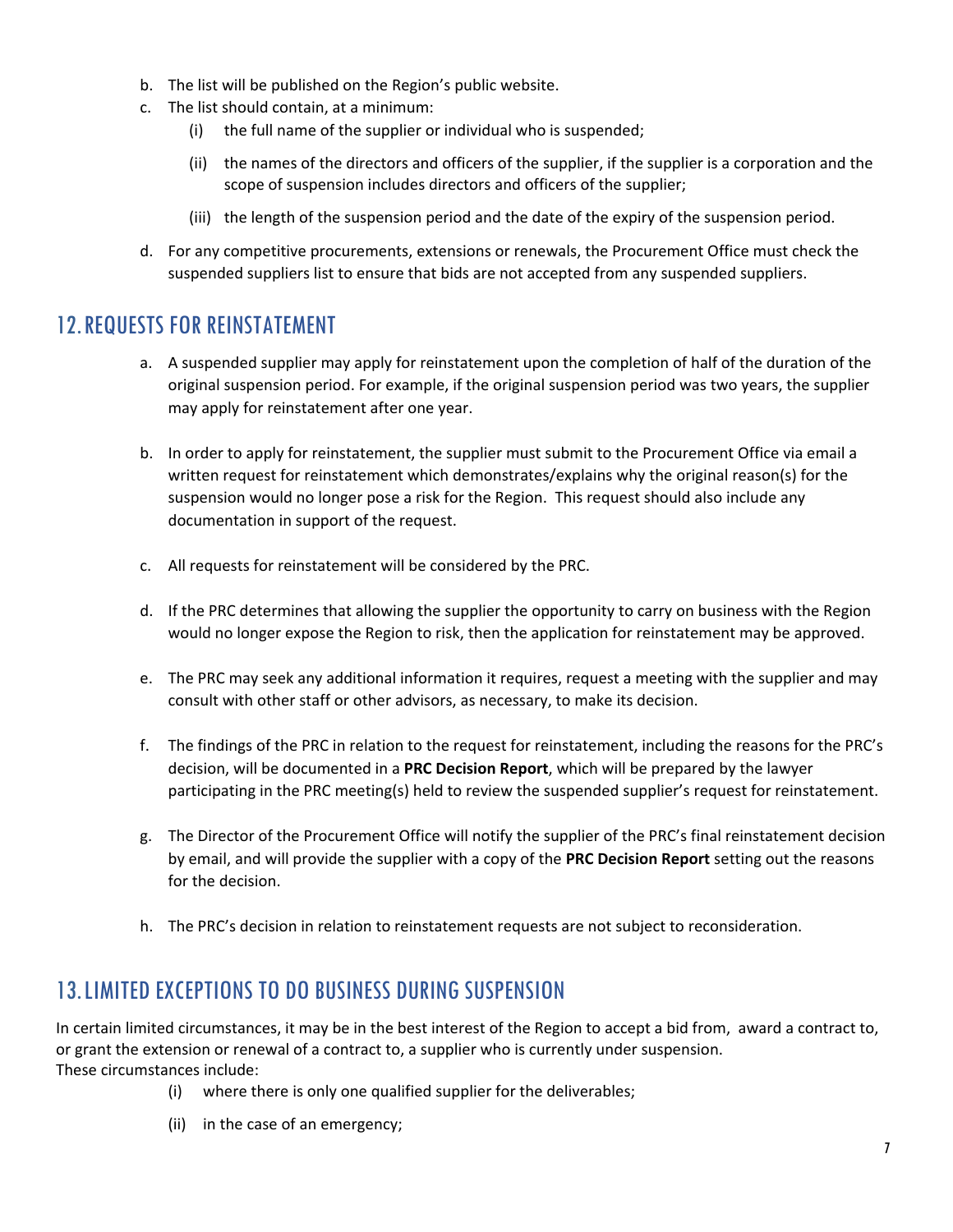- (iii) where there is a legal obligation on the part of the Region to enter into the contract; or
- (iv) where the proposed contract is pursuant to the co-operative purchasing provisions of the Procurement Bylaw or where another public agency will be party to the contract and has approved the award.

Should any such circumstances arise, the Department seeking to do business with the suspended supplier must obtain the approval of the PRC. If the PRC grants approval, it applies only to the specific limited circumstances at hand and does not constitute a general reinstatement of the supplier